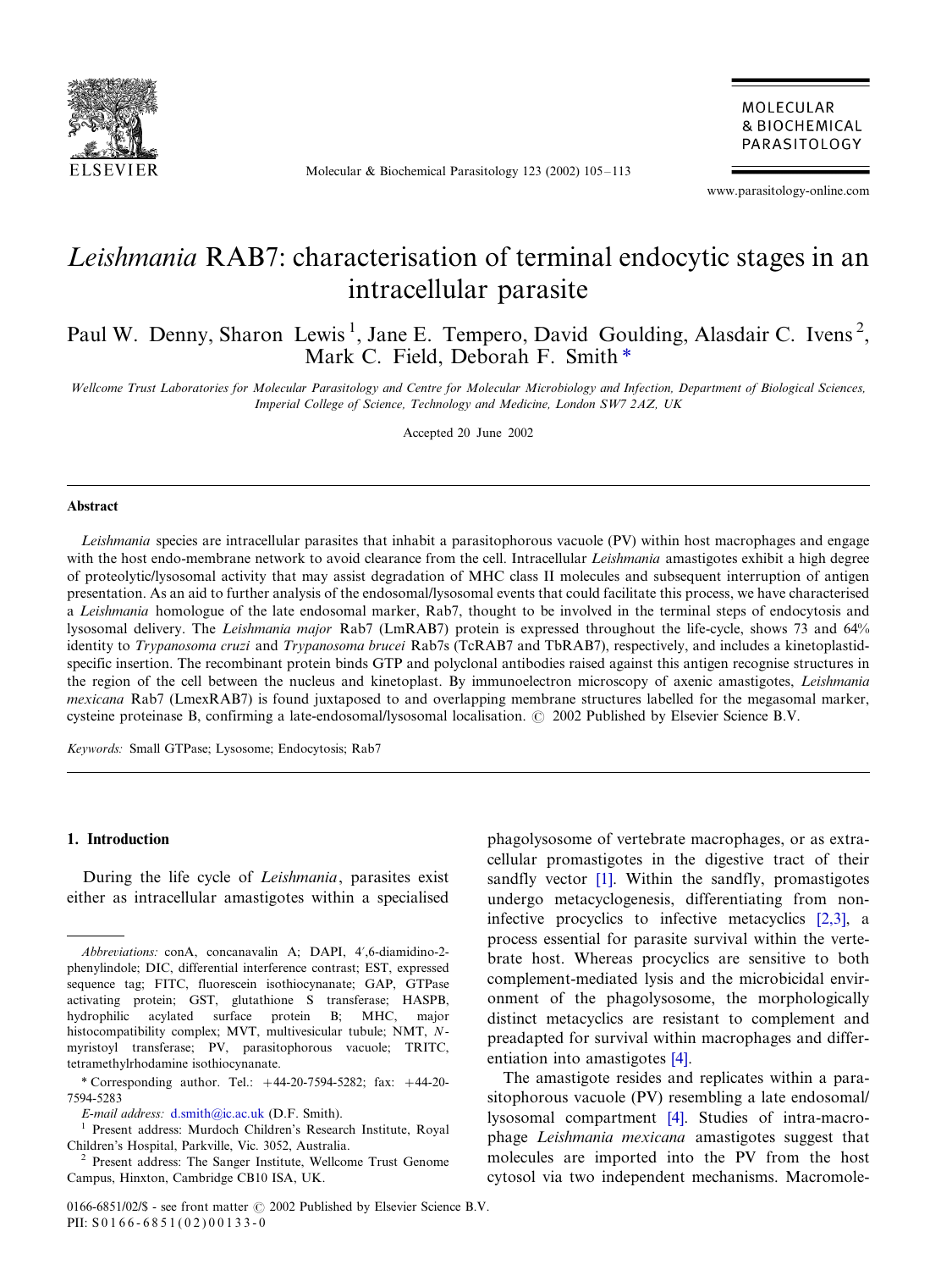cules enter by subversion of the host recycling machinery (autophagy), while small anionic molecules (e.g. Lucifer Yellow) utilise an active transport mechanism attributed to the vacuolar membrane organic anion transporter of the host cell [\[5\]](#page-7-0). Once delivered to the PV, macromolecules are endocytosed by the amastigote via the flagellar pocket [\[6,7\].](#page-7-0) The PV is similar to MHC class II compartments of antigen-presenting cells, in which peptide-class II complexes are formed prior to their exposure at the cell surface. Significantly, in Leishmania infected cells, amastigotes endocytose and degrade MHC class II molecules and the class II cofactor H-2M [\[8,9\],](#page-7-0) thus interrupting the antigen presentation process and subsequent parasite killing. Concomitantly, proteolytic activity is upregulated in Leishmania amastigotes as compared with promastigotes, and this is thought to correlate with the appearance of multivesicular megasomes and the ability to internalise and probably degrade MHC molecules [\[10\]](#page-7-0).

Leishmania promastigotes possess a novel multivesicular tubule (MVT) that functions as an endosomal/ lysosomal compartment and stretches from the flagellar pocket region (the sole site of exo-/endocytosis) towards the posterior end of the cell  $[11-13]$  $[11-13]$ . However, the Leishmania endocytotic machinery has not yet been described at the molecular level. As a starting point, and as mammalian and yeast Rab7s are known to regulate late endocytic processes [\[14,15\]](#page-7-0), we have characterised Rab7 homologues from Leishmania major (LmRAB7) and L. mexicana (LmexRAB7).

# 2. Materials and methods

## 2.1. Parasites

L. major (MHOM/IL/81/Friedlin) promastigotes were maintained as previously described [\[16\]](#page-7-0). L. major amastigotes were cultivated by inoculation of  $10<sup>6</sup>$ metacyclics into BALB/c mouse footpads and subsequent parasite harvesting from lesions. L. mexicana (MNYC/BZ/62/M379) promastigotes were maintained and differentiated according to published protocols [\[17\]](#page-7-0). In vitro infection of peritoneal macrophages from BALB/c mice was carried out as described [\[18\].](#page-7-0)

# 2.2. Cloning of LmRAB7

The N-terminus of a putative L. major Rab protein (EMBL T97244) was identified during an analysis of L. major expressed sequence tags (ESTs) [\[19\]](#page-7-0). Following determination of the full 1197bp cDNA sequence, an open reading frame (ORF) was deduced (Q9N2P5) encoding a 223 amino acid protein sharing identity with known Rab7 proteins. The LaRAB7 gene is contained within cosmid L2647 of the Leishmania

Genome Network cLHYG cosmid library [\[20\]](#page-8-0). BLAST searches were conducted using WU-BLASTP (Gish, W.  $(1996-2001)$  [http://blast.wustl.edu\)](http://blast.wustl.edu) and sequence alignments using CLUSTALW [\[21\]](#page-8-0). Phylogenetic analyses were performed on the edited alignment using maximum parsimony (Protpars, Felsenstein, J. 1993. Phylogeny Inference Package (PHYLIP, version 3.5c); distributed by the author, Department of Genetics, University of Washington, Seattle, USA).

### 2.3. Expression of LmRAB7

For antibody production, the LmRAB7 ORF was amplified using Pfu polymerase (Stratagene), cloned into pGEX-2TK (Pharmacia), expressed as a GST fusion protein in Escherichia coli DH5a cells and purified on glutathione-Sepharose 4B (Pharmacia). After quantitation by SDS-PAGE and Coomassie blue staining, 50 mg of GST-fusion protein was inoculated into each of several TO outbred mice with Freund's incomplete adjuvant (Sigma), a procedure repeated four times. Specific antibodies were affinity-purified from sera using recombinant protein coupled to CNBractivated Sepharose 4B (Pharmacia). The resulting eluate was negatively selected by passage through a GST column (Pharmacia). Denatured parasite lysates were separated and immunoblotted as described [\[16\]](#page-7-0). Filters were probed with anti-LmRAB7 polyclonal primary antibody at 1:1000, anti-NMT at 1:1000 or anti-HASPB at 1:1000 (ab336; [\[22\]](#page-8-0)) followed by horseradish peroxidase-conjugated secondary antibodies (Sigma) and complexes were detected using the ECL system (Amersham Pharmacia).

For GTP binding assays, the LmRAB7 ORF was cloned into pET15 (Novagen), expressed in E. coli BL21 cells and purified according to the manufacturer's instructions. Recombinant protein was separated by SDS-PAGE, blotted, renatured and a GTP overlay assay performed with  $\int^{32}P$ ]-GTP in the presence and absence of competitor nucleotides at 1 mM [\[23\]](#page-8-0). All expression constructs were verified by DNA sequencing.

# 2.4. Immunofluorescent microscopy

Cells were washed in PBS, fixed in 3% paraformaldehyde PBS, pH 7.5 for 20 min at room temperature, washed further and attached to polylysine-coated slides (Sigma). Following permeablisation in 0.2% Triton X-100 in 5% FCS/PBS at room temperature for 30 min, cells were stained with anti-LmRAB7 antibody at 1:100 for 1 h at room temperature. Anti-mouse FITC secondary antibody (Sigma) was used according to the manufacturer's protocol. Slides were prepared for microscopy and images obtained/processed as previously described [\[16\]](#page-7-0).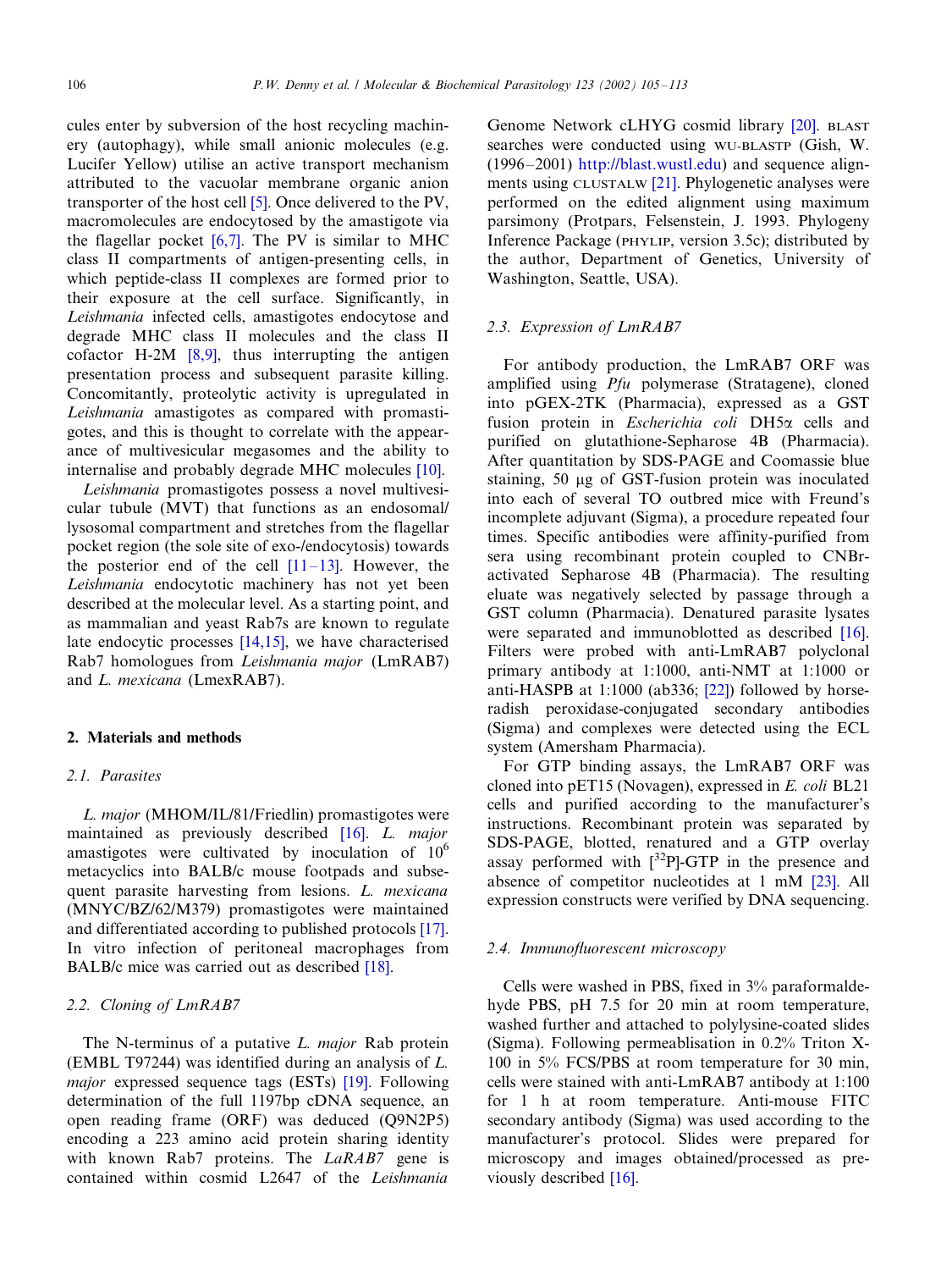<span id="page-2-0"></span>

Fig. 1. CLUSTALW alignment of LmRAB7 (using default parameters) with other characterised Rab7s (and TbRAB7) illustrating conservation of  $GTP/GDP$  binding domains  $(G1-G4)$ , the GAP binding domain (Eff) and the prenylation motif (CXC). Note the kinetoplastid specific insertion, LmRAB7 amino acids 143-162. Homo sapiens (P51149); Rattus norvegicus (P09527); Drosophila melanogaster (076742); Arabidosis thaliana (004157); Glycine max (Q43463); Saccharomyces pombe Ypt, Rab7 homologue (094655); S. cerevisiae Ypt, Rab7 homologue (P32939); L. major (Q9N2P5); T. cruzi (Q9XZK0); T. brucei (TRYP9.0.000912\_8); L. major Rab1, LmRAB1 (Q25324).

For concanavalin A uptake assays, L. major promastigotes were washed in serum-free DMEM and incubated with TRITC-labelled concanavalin A (Sigma) at

50  $\mu$ g ml<sup>-1</sup> on ice for 10 min, before transfer to 26 °C for 30 min [\[24\]](#page-8-0), prior to processing for immunofluorescence as described above.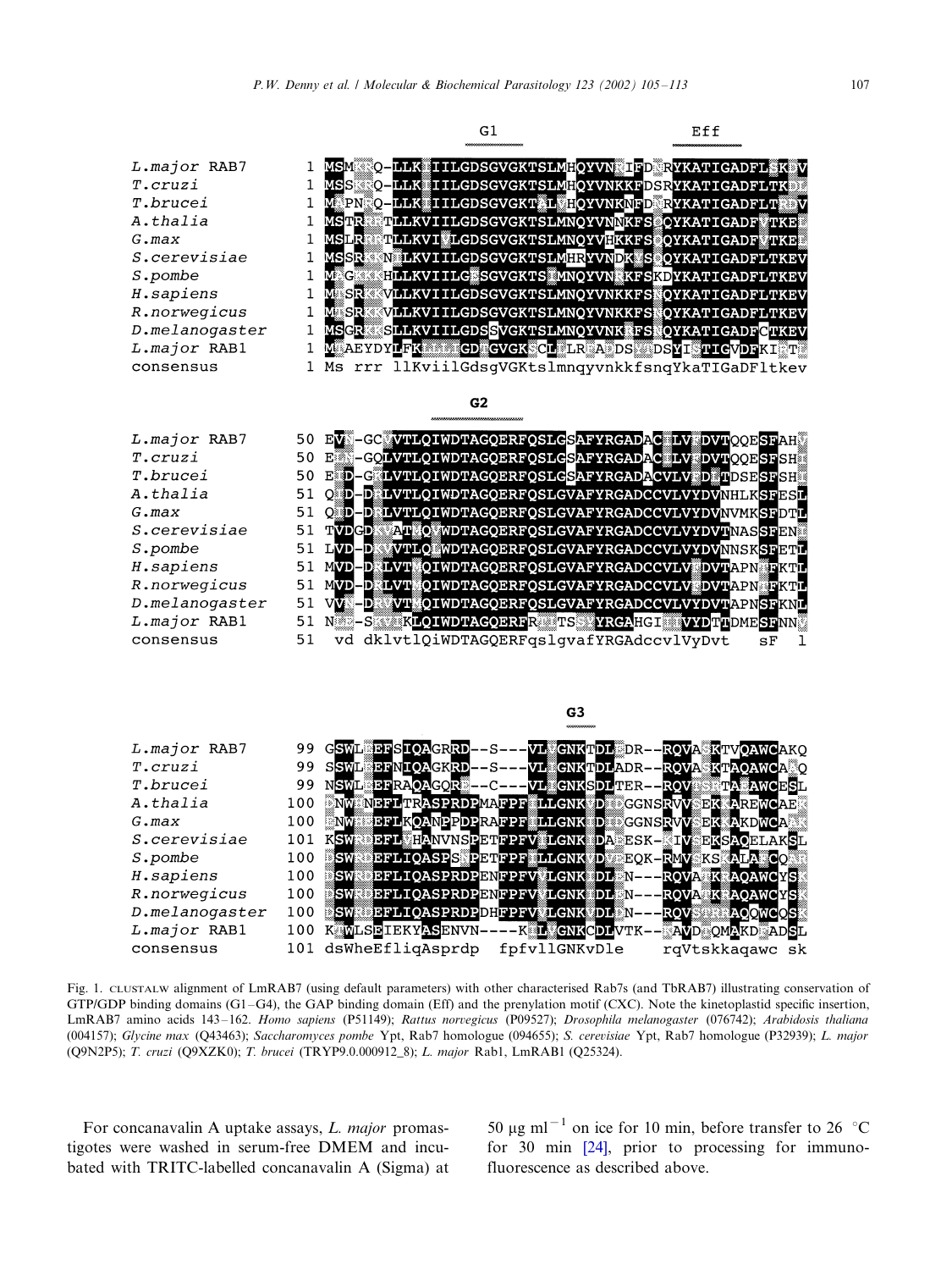| L.major RAB7   |     | 142 -NAEAANAINGACAGAGDSAAPE KYFETSAK NAGVE AF ANVOLALA       |
|----------------|-----|--------------------------------------------------------------|
| T.cruzi        |     | 142 -SGEAAAASGGSSITASGSGGCC RYFETSAKENTGVE AF ALALALA        |
| T.brucei       |     | 142 KNGEGGDASLGAAAGEETMG--SLOYFEASAKAN GVE AF TYSKAALA       |
| A.thalia       |     | 150 --------------------GNHVYFETSAKEDYNVELECETRLALA          |
| $G$ . $max$    |     | 150 ----------------------GNIPYFETSAKEDYNVAARECIAMAALA       |
| S.cerevisiae   |     | 150 --------------------GDIPLFLTSAKNA NVITAFEEIA SALQ        |
| S.pombe        |     | -GEIPYFETSAKEANNOBAFETYAKLAL-<br>149 ---------------------   |
| H.sapiens      | 147 | -NNIPYFETSAKEA NVEQAFQTIA NALK<br>--------------------       |
| R.norwegicus   | 147 | -NNIPYFETSAKEA▓NVEQAFQTIA▓NALK<br>----------------------     |
| D.melanogaster | 147 | -NDIPY ETSAKEG NVEMAFQVIA NALE<br>--------------------       |
| L.major RAB1   |     | -GIP LETSAKNSTNVE AF OLASGIKA<br>$144$ --------------------- |
| consensus      | 151 | ipyfetSAKe vnVeeaFi iak ala                                  |
|                |     |                                                              |



Fig. 1 (Continued)

#### 2.5. Immuno-electron microscopy

Parasites were fixed in suspension by incubation with an equal volume of 8% paraformaldehyde/0.4% glutaraldehyde in PBS for 10 min on ice, followed by 4% paraformaldehyde/0.2% glutaraldehyde for further 1 h. The cells were washed in PBS, infiltrated overnight in 2.3 M sucrose in PBS at 4  $\degree$ C, attached to a specimen stub and plunge-frozen in liquid nitrogen. Ultra thin cryosections (50 nm) were cut on a Leica UCT ultramicrotome with EM FCS cryoattachment. Sections were mounted on grids with formvar support, blocked with 0.02 M glycine in PBS followed by 10% FCS in PBS (diluent for all following reagents). Sections were stained with anti-LmRAB7 mouse antibody at 1:20 for 1 h, then goat anti-mouse FAB fragment-10 nm gold (TAAB Laboratories Ltd) for 1 h. Sections were counter-stained with anti-cysteine proteinase B rabbit antibody at 1:200 for 1 h, then 15 nm Protein A gold (Department of Cell Biology, University Medical School, Utrecht). Contrast was achieved by incubation with uranyl acetate in methyl cellulose on ice for 10 min.

#### 3. Results and discussion

#### 3.1. Identification of a Rab7 homologue in L. major

**CXC** 

The role of the Rab small GTPase subfamily in endomembrane dynamics is the focus of intense study in Trypanosoma brucei [\[25\]](#page-8-0) but little is known about this protein family in Leishmania, particularly in intracellular parasite stages. Thus far, only a L. major homologue of mammalian Rab1A has been characterised and localised to the Golgi apparatus [\[26\]](#page-8-0).

A putative  $RAB$  gene was identified during a screen of Leishmania ESTs. BLAST analysis identified the ORF encoded by this gene as a Rab7 homologue and this protein has been designated LmRAB7 (Q9N2P5). The lmRAB7 gene maps to chromosome 18 of the L. major Friedlin molecular karyotype (data not shown). The deduced amino acid sequence of LmRAB7 is 83% similar and 73% identical to its nearest homologue, the kinetoplastid T. cruzi TcRAB7 [\[27\].](#page-8-0) The other available kinetoplastid sequence, that of T. brucei TbRAB7  $(TRYP9.0.000912-8;$  retrieved from the Pathogen Se-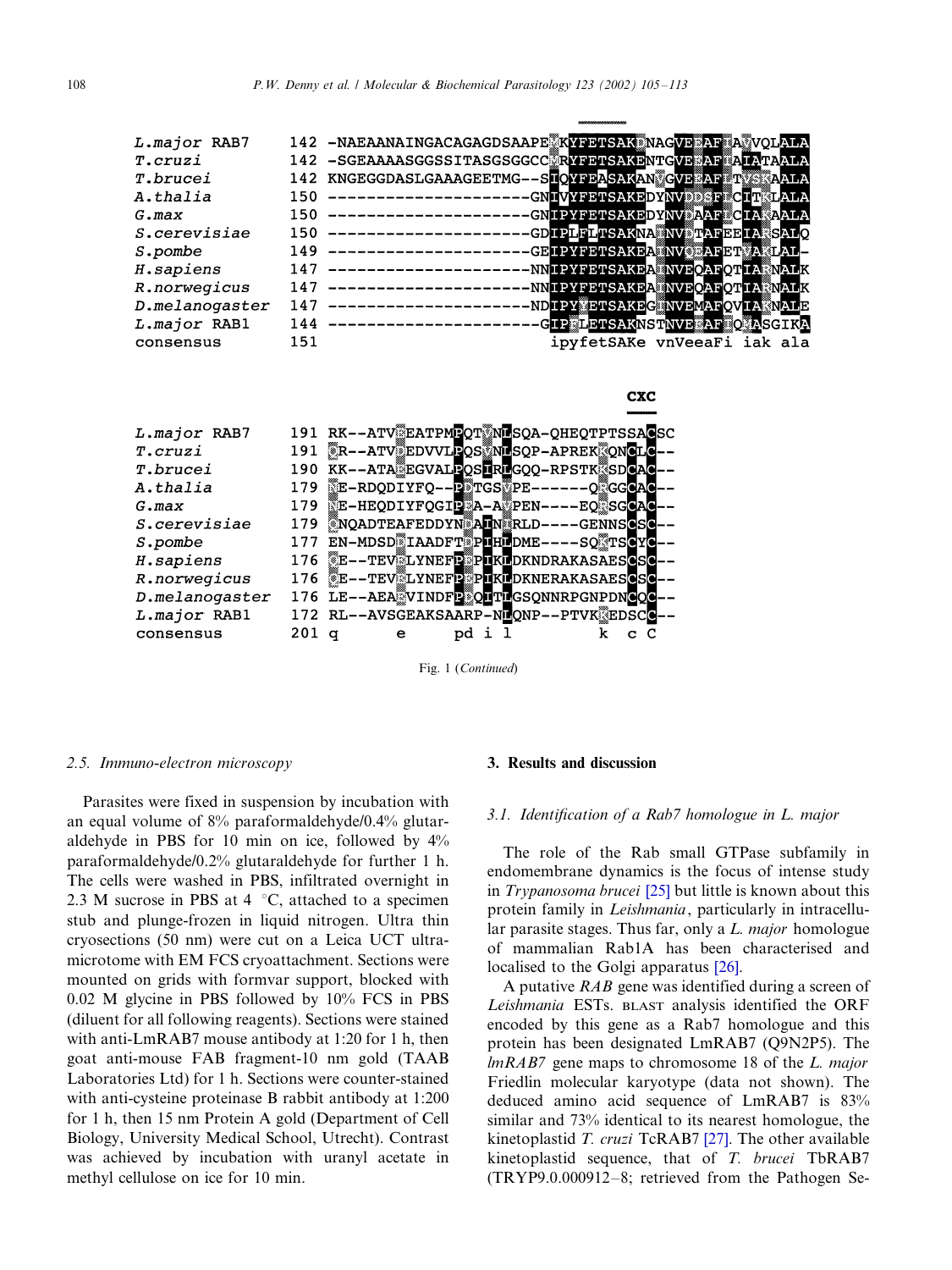<span id="page-4-0"></span>

Fig. 2. An artificially rooted phenogram-like tree diagram created from a maximum parsimony analysis of the edited alignment in [Fig. 1.](#page-2-0) LmRAB1 is the designated outgroup. The tree groups LmRAB7, TcRAB7 and TbRAB7 as divergent Rab7s, distinct from higher multicellular organism Rab7s and yeast Ypt7. Bootstrap values from 100 replicates are shown. Hs, H. sapiens; Rn, R. norvegicus; Dm, D. melanogaster; At, A. thaliana; Gm, G. max; Sp, S. pombe Ypt, Rab7 homologue; Sc, S. cerevisiae Ypt, Rab7 homologue; Lm, L. major; Tc, T. cruzi; Tb, T. brucei; LmRAB1-outgroup. Accession numbers as in  $Fig. 1.$  $Fig. 1.$ 

quencing Unit database, Sanger Institute), is 78% similar and 64% identical. The Rab7s from other eukaryotes are less closely related, as expected: human HsRab7 is 64% similar and 50% identical to LmRAB7, while S. cerevisiae Ypt7 is 63% similar and 47% identical. Mammalian Rab7 and yeast Ypt7 are both involved in late endosomal trafficking [\[14\]](#page-7-0), which suggests that LmRAB7 may also have a role in transport at the terminal stages of the endocytic pathway. An alignment of these and other Rab7 homologues, together with LmRAB1 is shown in [Fig. 1](#page-2-0). The highly conserved Rab domains involved in GTP binding and hydrolysis, and protein–protein interactions are depicted: GTP/GDP binding domains  $(G1-G4)$  and the GTPase-activating protein (GAP) binding domain or effector (Eff). The presence of these domains, together with a C-terminal prenylation motif, indicates that LmRAB7 is a functional Rab protein. Interestingly, all three Rab7 sequences from the Kinetoplastida, TcRAB7 [\[27\]](#page-8-0), TbRAB7 and LmRAB7, contain an insertion of 20 residues preceding the G4 domain.

To facilitate phylogenetic study of Rab7, the alignment [\(Fig. 1\)](#page-2-0) was analysed using maximum parsimony via the PHYLIP package, designating LmRAB1 as an outgroup. The resulting phenogram (Fig. 2) places LmRAB7 with TcRAB7 and TbRAB7 as part of the Rab7 clade. The kinetoplastid clade branches at the base of the Rab7 tree, befitting the early divergence of these protozoa. This analysis suggests that the Rab7 family is



Fig. 3. (A) GTP overlay assay of SDS-PAGE fractionated, blotted and renatured recombinant LmRAB7. Recombinant LmRAB7 (35 kDa) bound  $[^{32}P]$ -GTP (control). However,  $[^{32}P]$ -GTP binding was competed out by an excess (1 mM) of GTP (GTP) or GDP (GDP), but not by 1 mM ATP (ATP), indicating that LmRAB7 is a guaninespecific nucleotide binding protein. (B) Expression of LmRAB7 and LmexRAB7 through the Leishmania life cycle. Immunoblotting using polyclonal anti-LmRAB7 identified L. major LmRAB7 and L. mexicana LmexRAB7 as 25 kDa proteins that are expressed in procyclic (P) and metacyclic (M) promastigotes, and in lesion or axenic amastigotes (A) of L. major and L. mexicana, respectively. Using the defined lifecycle stages of  $L$ . mexicana, it is clear by comparison with the LmexNMT loading control that LmexRAB7 is expressed at similar levels in procyclics and amastigotes, but is reduced in quiescent metacyclics.

ancient, predating eukaryotic speciation, and that Rab7 function in the terminal part of the endocytic pathway is evolutionarily conserved.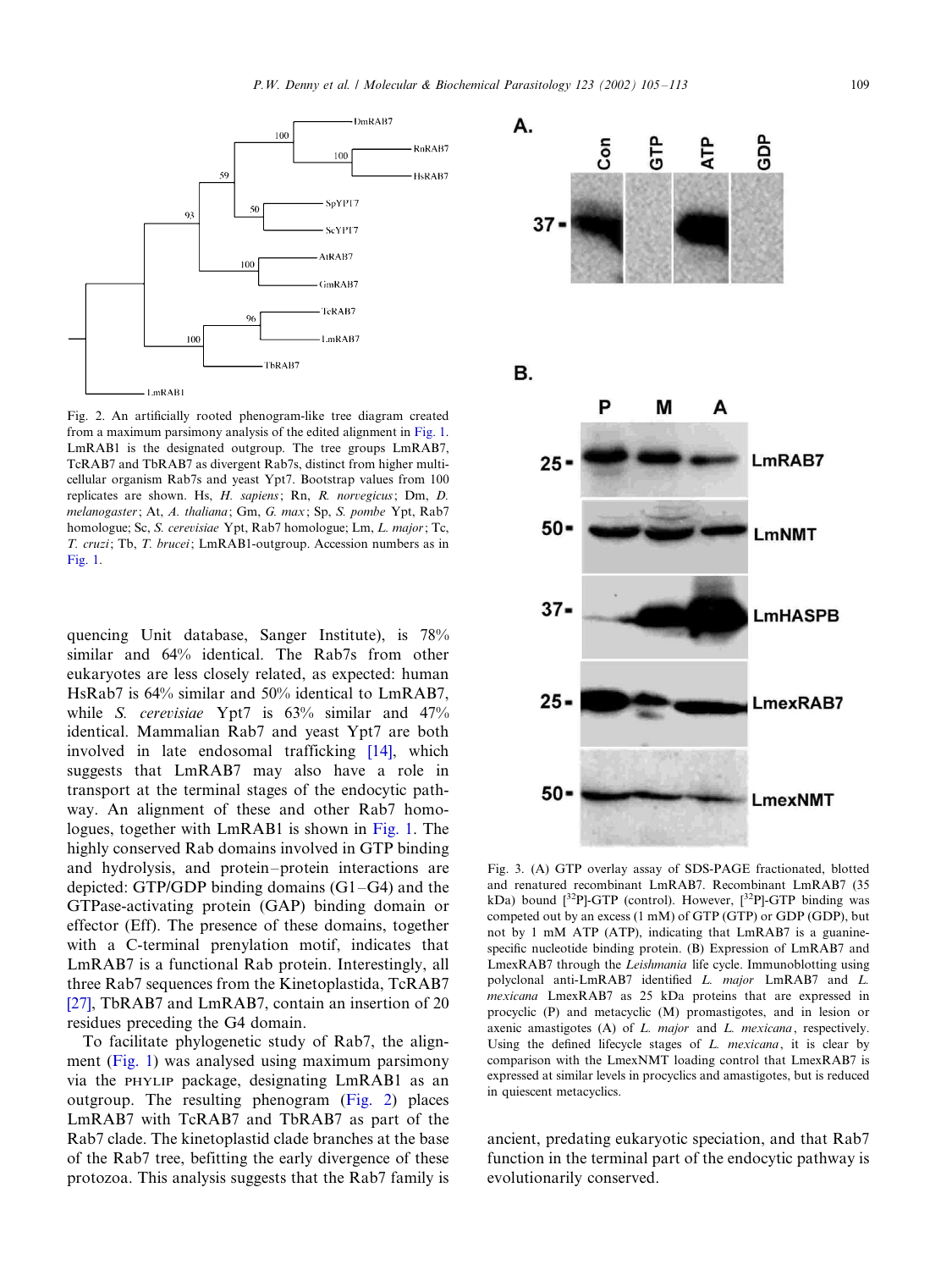<span id="page-5-0"></span>

Fig. 4. Immuno-localisation of LmRAB7 in L. major promastigotes (A) and intra-macrophage amastigotes (B). In promastigotes, ConA (red) uptake was utilised to visualise the endocytic network (Ai) and cells were co-stained for LmRAB7 (green) (Aii). DAPI (blue) was used to visualise the nucleus and kinetoplast, and the images overlayed either with (Aiv) or without (Aiii) a DIC image. In promastigotes, L. major LmRAB7 occupies compartments primarily located between the nucleus and kinetoplast. ConA and LmRAB7 partially co-localise (Aiii), indicating that LmRAB7 occupies an accessible endocytic compartment, presumably late endosomal/lysosomal. Intra-macrophage amastigotes were co-stained with anti-LmRAB7 and DAPI and overlayed with a phase contrast image (Bi). Magnification of the amastigotes (Bii) shows that LmRAB7 resides in a compartment, again presumably late endosomal/lysosomal, near the kinetoplast. Scale bar =  $10 \mu$ m.

# 3.2. LmRAB7 is a GTP binding protein expressed throughout the Leishmania life cycle

To confirm that LmRAB7 is a functional GTP binding protein, purified recombinant His-tagged LmRAB7 was used in a GTP-binding overlay assay [\[23\]](#page-8-0) ([Fig. 3A](#page-4-0)). In this analysis, recombinant LmRAB7 bound  $\int^{32}P$ -GTP and this binding was competed by addition of either 1 mM GTP or 1 mM GDP, but not with 1 mM ATP, indicating that LmRAB7 binds specifically to guanine nucleotides. Together with the sequence analysis shown in [Fig. 1](#page-2-0), these data strongly suggest that LmRAB7 is an active GTPase.

Proteolytic activity is highly up-regulated in Leishmania amastigotes, relative to insect stage promastigotes, and it has been proposed that this correlates with the appearance of multivesicular megasomes and the ability to internalise and probably degrade MHC molecules [\[10\]](#page-7-0). To determine whether this increase in proteolytic/ endocytic activity correlates with Rab7 expression (as may be predicted from its role in late endocytic transport), whole cell lysates of  $L$ . *major* and  $L$ . mexicana procyclics, metacyclics and amastigotes were immunoblotted with anti-LmRAB7 ([Fig. 3B](#page-4-0)). Both species were used because, unlike L. major, L. mexicana promastigotes can be induced to undergo metacyclogenesis and differentiate into axenic amastigotes [\[17\]](#page-7-0). Thus homogeneous parasite populations can be generated in vitro, while those from L. major are heterogeneous and, in the case of amastigotes, purified from lesions. Anti-LmRAB7 recognises LmRAB7 and the L. mexicana RAB7 homologue (LmexRAB7) as 25 kDa proteins, expressed throughout the lifecycle [\(Fig. 3B](#page-4-0)). A polyclonal antibody against the constitutively expressed Leishmania N-myristoyl transferase (NMT; Price et al., submitted) was used as a loading control for both species, while antibody against the infective stage specific protein, HASPB, was used to monitor parasite differentiation  $[22]$ . From this analysis, it is clear that  $L$ . mexicana metacyclics express lower levels of Lmex-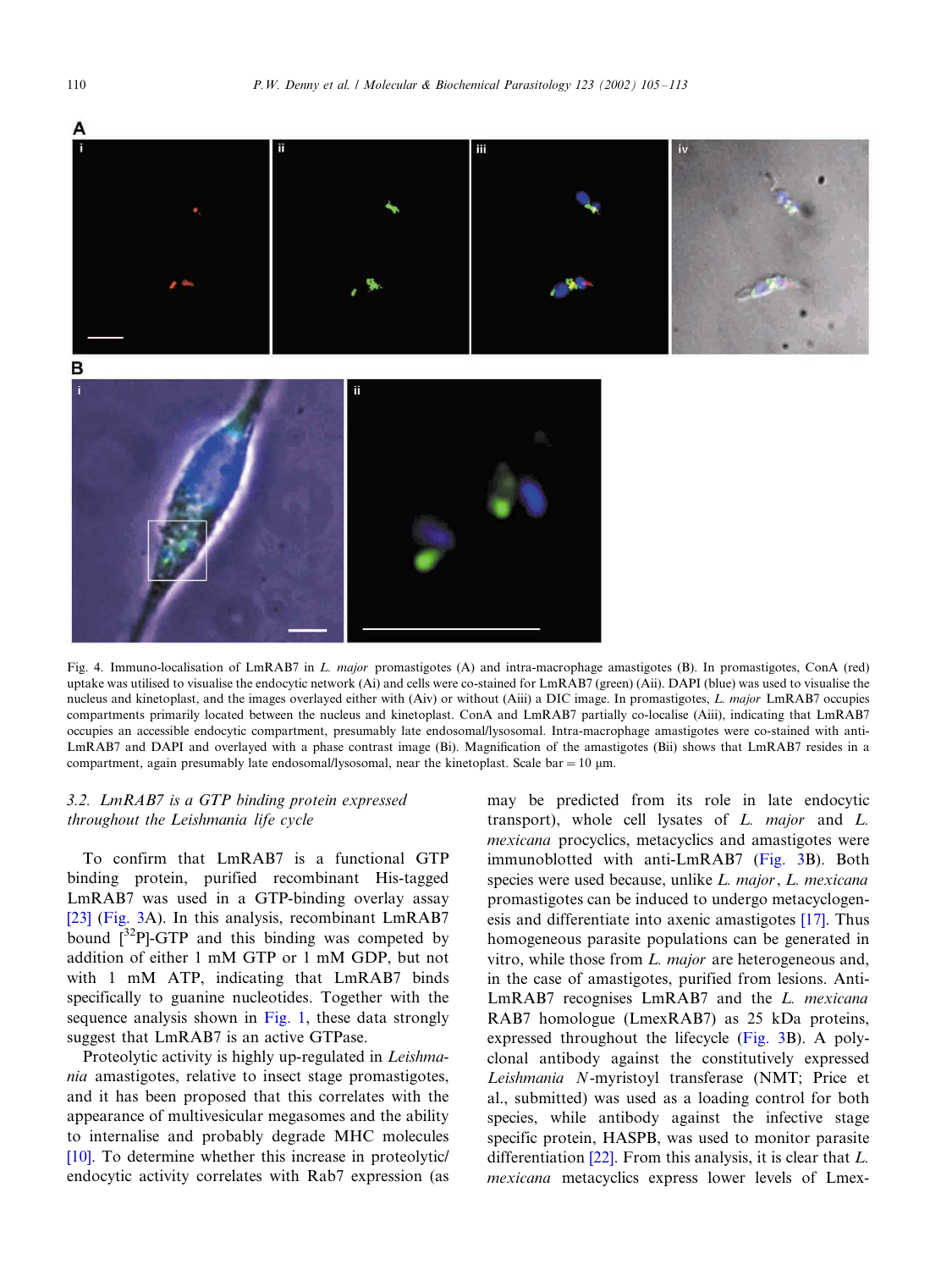

<span id="page-6-0"></span>

Fig. 5. LmexRAB7 is found close to and on CPB-labelled structures (megasomes/lysosomes): Immuno-electron microscopy of L. mexicana axenic amastigotes. In the four examples shown, the cysteine proteinase, CPB (15 nm gold particles, large arrowheads) localises to electron dense compartments presumed to be megasomes, and LmexRAB7 (10 nm gold particles, arrows) is found close to and overlapping these structures, indicating a role in terminal stages of the endocytic pathway. The presence of additional reactivity in adjacent areas of the cell is probably due to the presence of the two antigens in late endosomes, which are not always easily visualised using this technique. Scale bar = 100 nm. Positions of the nuclei are indicated.

RAB7, as might be expected in this quiescent nonreplicative form. However, axenic amastigotes do not express more Rab7 than procyclics, suggesting that higher levels are not required to facilitate any potential increase in lysosomal traffic in the intracellular lifecycle stage.

# 3.3. LmRAB7 localises to the Leishmania late endosomal/lysosomal region

To establish the sub-cellular localisation of LmRAB7 in promastigotes, *L. major* procyclic parasites were labelled with concanavalin A (ConA) and 'chased' for 30 min to allow uptake and labelling of the cellular

endocytic network. Cells were then processed for immunofluorescence and stained with anti-LmRAB7 [\(Fig. 4](#page-5-0)A). LmRAB7 is shown to reside in structures largely located between the kinetoplast and the nucleus, where the majority of endocytic compartments are found in trypanosomatids [\[25\].](#page-8-0) The partial co-localisation observed between ConA and LmRAB7 is consistent with LmRAB7 localisation to an accessible endocytic compartment, most likely the Leishmania equivalent of the mammalian late endosome/lysosome.

To determine the subcellular localisation of LmRAB7 in intra-macrophage amastigotes, peritoneal macrophages were isolated from BALB/c mice and incubated with stationary phase L. major. After infection was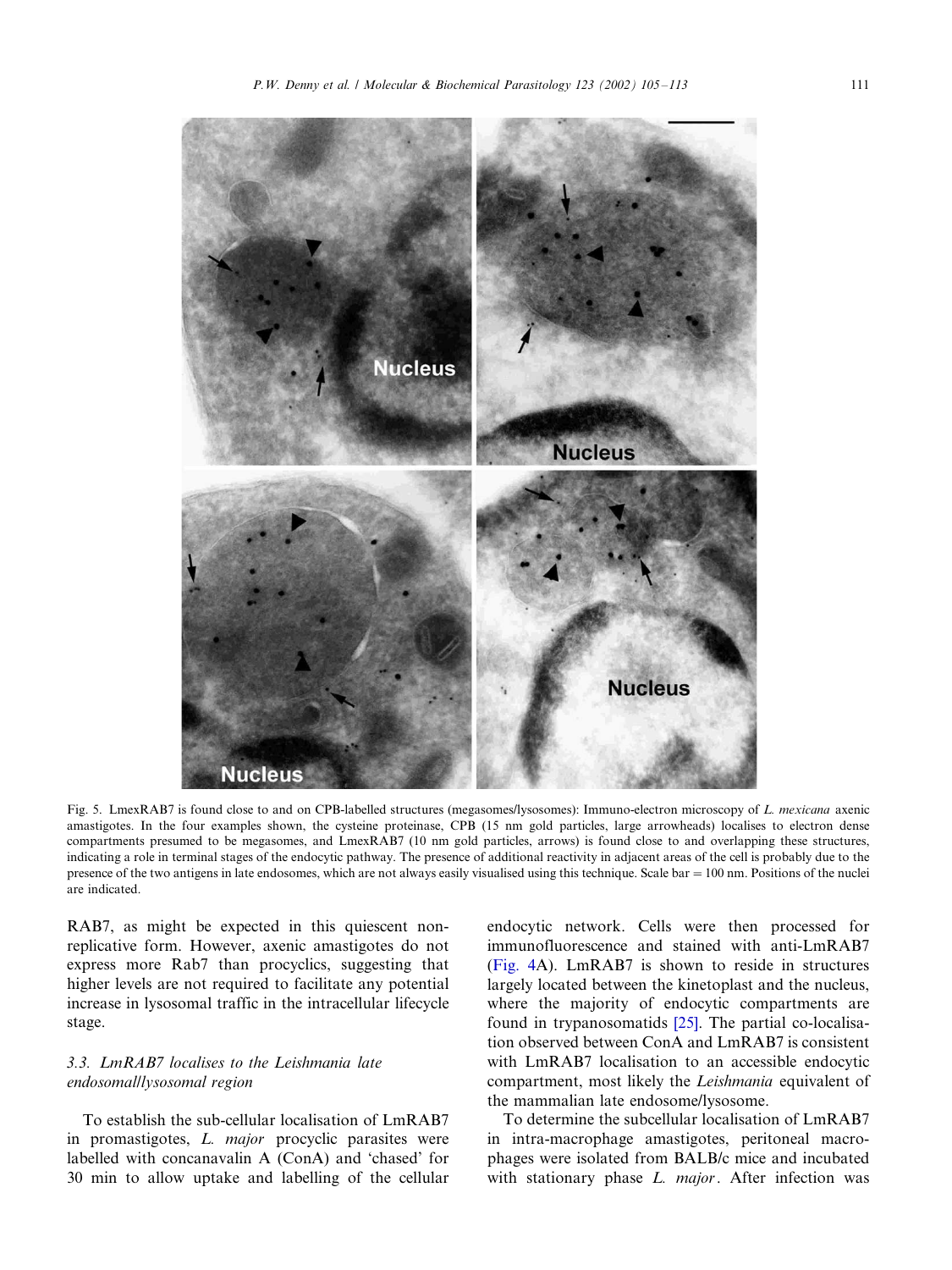<span id="page-7-0"></span>established  $(48-72 h)$ , the macrophages were fixed and stained with anti-LmRAB7. In intracellular amastigotes, LmRAB7 localises to a body near the kinetoplast/ flagellar pocket, again presumably a late endosomal/ lysosomal compartment [\(Fig. 4](#page-5-0)B). To further characterise this amastigote compartment, we performed immuno-electron microscopy on L. mexicana axenic amastigotes and were able to detect reproducible low level reactivity against LmexRAB7 [\(Fig. 5](#page-6-0)). Co-staining with the megasomal marker, cysteine proteinase B (CPB) [\[28\]](#page-8-0), demonstrates that LmRAB7-labelled material lies close to and within CPB-labelled structures. This localisation supports the proposal that Leishmania Rab7 functions in endocytic transport from late endosomes to lysosomes, as proposed for mammalian Rab7 [15,29].

# 3.4. Conclusions

Despite the likely importance of the endomembrane network in intracellular stages of Leishmania, its role, regulation and complexity in both exo- and endocytic traffic remain largely unstudied. As a first step to the elucidation of these pathways, we have cloned a L. major Rab7 homologue, LmRAB7. Analyses of sequence data and nucleotide binding studies strongly suggest that LmRAB7 is a functional Rab7 homologue that is expressed throughout the parasite life cycle in both L. major and L. mexicana. Immunofluorescence and immuno-EM show that LmRAB7 is located in endocytic/lysosomal compartments in both promastigotes and amastigotes.

Mammalian Rab7 has been implicated in endocytic transport from early to late endosomes [\[30,31\]](#page-8-0) and from late endosomes to lysosomes [\[29,31\].](#page-8-0) A similar detailed delineation of late endosomal compartments has not yet been made in kinetoplastid species. Further analyses of the Leishmania endo-membrane network may facilitate study of amastigote–macrophage interactions and provide insight into how this pathogen manipulates its environment in order to evade the immune response of the host.

# Acknowledgements

This work was supported by grants from the Medical Research Council (G9503213PB) and the Wellcome Trust (061343/Z/00/Z). We thank Jeremy Mottram for the anti-CPB antibody and Helen I. Field for advice on GTP-binding assays.

#### References

- [1] Molyneux DH, Killick-Kendrick R, In: Peters W, Killick-Kendrick R, editors. New York: Academic Press, 1987. pp.  $121 - 76$
- [2] Sacks DL, Perkins PV. Identification of an infective stage of Leishmania promastigotes. Science 1984;223:1417-9.
- [3] Sacks DL. Metacyclogenesis in Leishmania promastigotes. Exp Parasitol 1989;69:100-3.
- [4] Alexander J, Satoskar AR, Russell DG. Leishmania species: models of intracellular parasitism. J Cell Sci 1999;112(18):2993-3002.
- [5] Schaible UE, Schlesinger PH, Steinberg TH, Mangel WF, Kobayashi T, Russell DG. Parasitophorous vacuoles of Leishmania mexicana acquire macromolecules from the host cell cytosol via two independent routes. J Cell Sci 1999;112:681-93.
- [6] Russell DG, Xu S, Chakraborty P. Intracellular trafficking and the parasitophorous vacuole of Leishmania mexicana-infected macrophages. J Cell Sci 1992;103:1193-210.
- [7] Borges VM, Vannier-Santos MA, de Souza W. Subverted transferrin trafficking in Leishmania-infected macrophages. Parasitol Res 1998;84:811-22.
- [8] Antoine JC, Prina E, Lang T, Courret N. The biogenesis and properties of the parasitophorous vacuoles that harbour Leishmania in murine macrophages. Trends Microbiol 1998;6:392-401.
- [9] Antoine JC, Lang T, Prina E, Courret N, Hellio R. H-2M molecules, like MHC class II molecules, are targeted to parasitophorous vacuoles of *Leishmania*-infected macrophages and internalized by amastigotes of L. amazonensis and L. mexicana. J Cell Sci 1999;112:2559-70.
- [10] Courret N, Frehel C, Prina E, Lang T, Antoine JC. Kinetics of the intracellular differentiation of Leishmania amazonensis and internalization of host MHC molecules by the intermediate parasite stages. Parasitology  $2001;122:263-79$ .
- [11] Weise F, Stierhof YD, Kuhn C, Wiese M, Overath P. Distribution of GPI-anchored proteins in the protozoan parasite Leishmania, based on an improved ultrastructural description using highpressure frozen cells. J Cell Sci 2000;113(24):4587-603.
- [12] Mullin KA, Foth BJ, Ilgoutz SC, Callaghan JM, Zawadzki JL, McFadden GI, McConville MJ. Regulated degradation of an endoplasmic reticulum membrane protein in a tubular lysosome in Leishmania mexicana. Mol Biol Cell 2001;12:2364-677.
- [13] Ghedin E, Debrabant A, Engel JC, Dwyer DM. Secretory and endocytic pathways converge in a dynamic endosomal system in a primitive protozoan. Traffic 2001;2:175-88.
- [14] Stenmark H, Olkkonen VM. The Rab GTPase family, Genome Biol. 2001;2.
- [15] Cantalupo G, Alifano P, Roberti V, Bruni CB, Bucci C. Rabinteracting lysosomal protein (RILP): the Rab7 effector required for transport to lysosomes. EMBO J  $2001;20:683-93$ .
- [16] Denny PW, Gokool S, Russell DG, Field MC, Smith DF. Acylation-dependent protein export in Leishmania. J Biol Chem 2000;275:11017-25.
- [17] Bates PA. Complete developmental cycle of Leishmania mexicana in axenic culture. Parasitology  $1994;108:1-9$ .
- [18] McKean PG, Denny PW, Knuepfer E, Keen JK, Smith DF. Phenotypic changes associated with deletion and overexpression of a stage-regulated gene family in Leishmania. Cell Microbiol  $2001 \cdot 3.511 - 23$
- [19] Levick MP, Blackwell JM, Connor V, Coulson RM, Miles A, Smith HE, Wan KL, Ajioka JW. An expressed sequence tag analysis of a full-length, spliced-leader cDNA library from Leishmania major promastigotes. Mol Biochem Parasitol 1996:76:345-8.